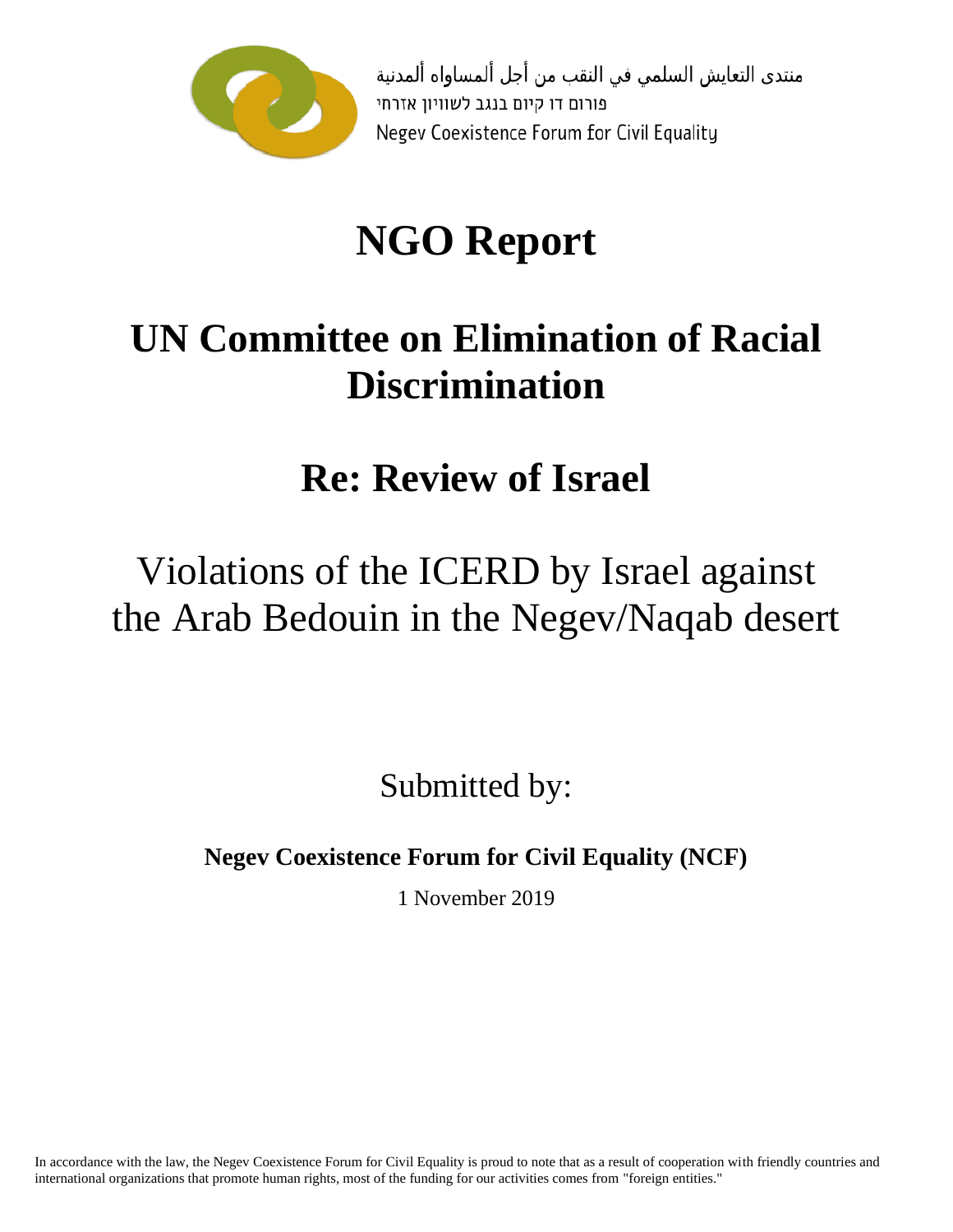List of Themes (Question 13): Right of the indigenous Bedouin communities to own, develop, control and use their communal lands, territories and resources.

#### **New Plans Submitted by the Bedouin Authority: "Temporary Housing Solutions" to Facilitate Permanent Expulsion**

*Note to the Committee: These plans were introduced to the public on the 6th of October 2019 in the District Planning and Building Committee.* 

Bedouin citizens residing in the Negev/Naqab are under constant threats of home demolitions and forced evictions. Unlike Jewish citizens of the area, the Bedouin population is unable to take part in decisionmaking on nearly all levels of development and planning. While the State of Israel claims that it cooperates with community members, in reality, teams from the Bedouin Authority visit villages and enter into negotiations with residents only to discuss terms of their forced displacement to the Bedouin townships, e.g. the location of new plots and amount of compensation. Displacement itself is a foregone conclusion and not subject to negotiation. In the townships, the Bedouins cannot continue to live a rural lifestyle, consistent with their cultural norms. Therefore, these dealings cannot, in any sense, be called participatory.

In an attempt to expedite the forced displacement of Bedouin population and its concentration in the townships, the Bedouin Authority is promoting plans for "Temporary Housing Solutions and Public Buildings for the Bedouin Population in the Negev".<sup>1</sup> This new mechanism, much like other mechanisms exposed in NCF's previous reports to the CERD, is an expansion of the use of national development programs, afforestation, acquisition of land for military purposes and more – are all part of the master-plan for the Bedouin population: forced transfer and dispossession of their ancestral lands.

According to the official explanation, the purpose of the plan is "to provide temporary housing solutions for Bedouin populations presently living in unregulated communities, in cases where the population is urgently required to move from its present location prior to the erection of permanent buildings and in cases where it is necessary to regularize the settlement of the population in its current location in defined residential lots or in their proximity, in either temporary or permanent structures."<sup>2</sup>

This convoluted explanation is meant as cover for the real purpose behind these plans which is no more than another attempt by the Bedouin Authority to uproot a large part of the Bedouin population currently living in unrecognized villages in the Negev/Naqab and concentrate it in dense, urban townships. The plans, which would apply to the entire planning area of the Eastern Negev/Naqab and two Bedouin Regional Councils (Al-Qassum and Neveh Midbar) will enable the establishment of supposedly **transitional camps**

<sup>1</sup> Planning Administration, Plan No. 624-0765792, "Temporary Housing Solutions and Public Buildings for the Bedouin Population in the Negev" (in Hebrew): [https://tinyurl.com/hjb7oon;](https://tinyurl.com/hjb7oon) and Plan No. 652-0767921 (in Hebrew): <https://tinyurl.com/hjb7oon>

<sup>2</sup> Ibid.

In accordance with the law, the Negev Coexistence Forum for Civil Equality is proud to note that as a result of cooperation with friendly countries and international organizations that promote human rights, most of the funding for our activities comes from "foreign entities."